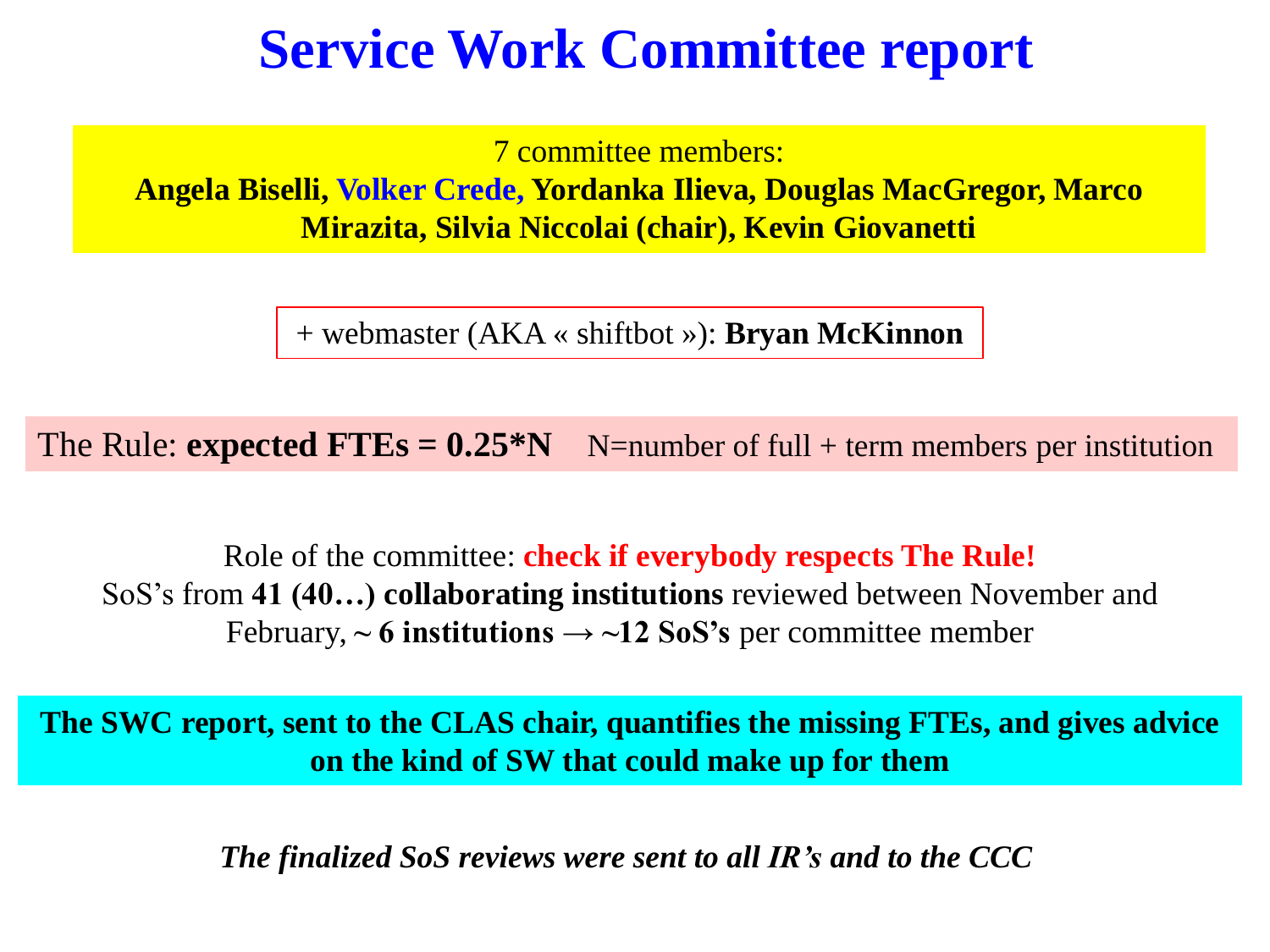### **Outcome of the reviews: 2019**

- **10 institutions** didn't fullfill requirements for **2019 (3 minor, 7 major)**
- **3 institutions** performed **no SW for CLAS12**

**2 institutions**



**CLAS SW: 16.5% CLAS12 SW: 83.5%**

**CLAS12 SW: Software beats hardware**

**Note for shiftbot: « RC » and « on-call » categories should move to « CLAS12 »**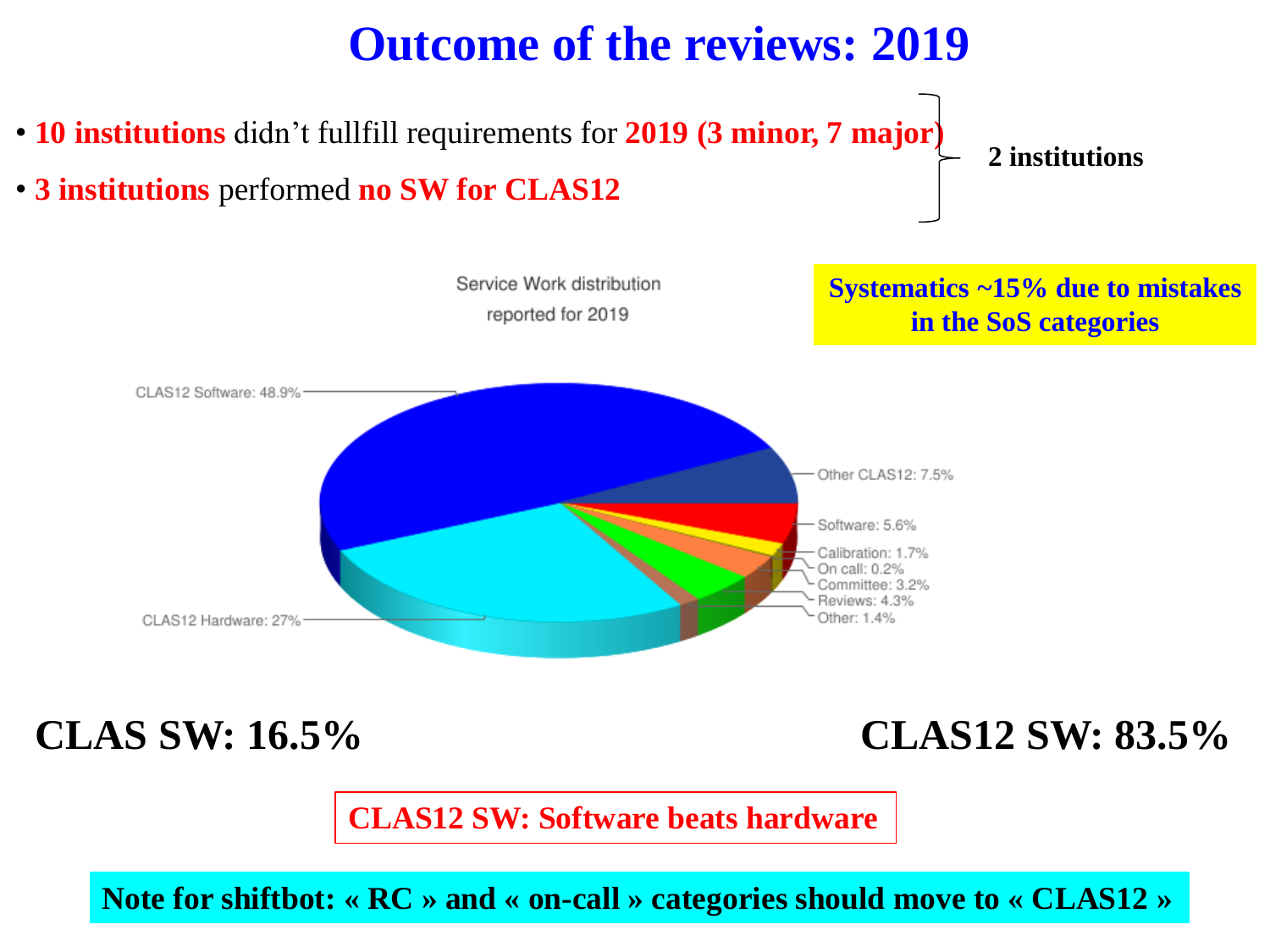## **Outcome of the reviews: 2020**

- planned SW for **2020** is not sufficient for **15 institutions (12 minor, 3 major)**
- **4 institutions** will not, a priori, be involved in CLAS12



### **CLAS SW: 13.7% CLAS12 SW: 86.3%**

**CLAS12 SW: More software contribution than in 2019. Fingers crossed ;-)**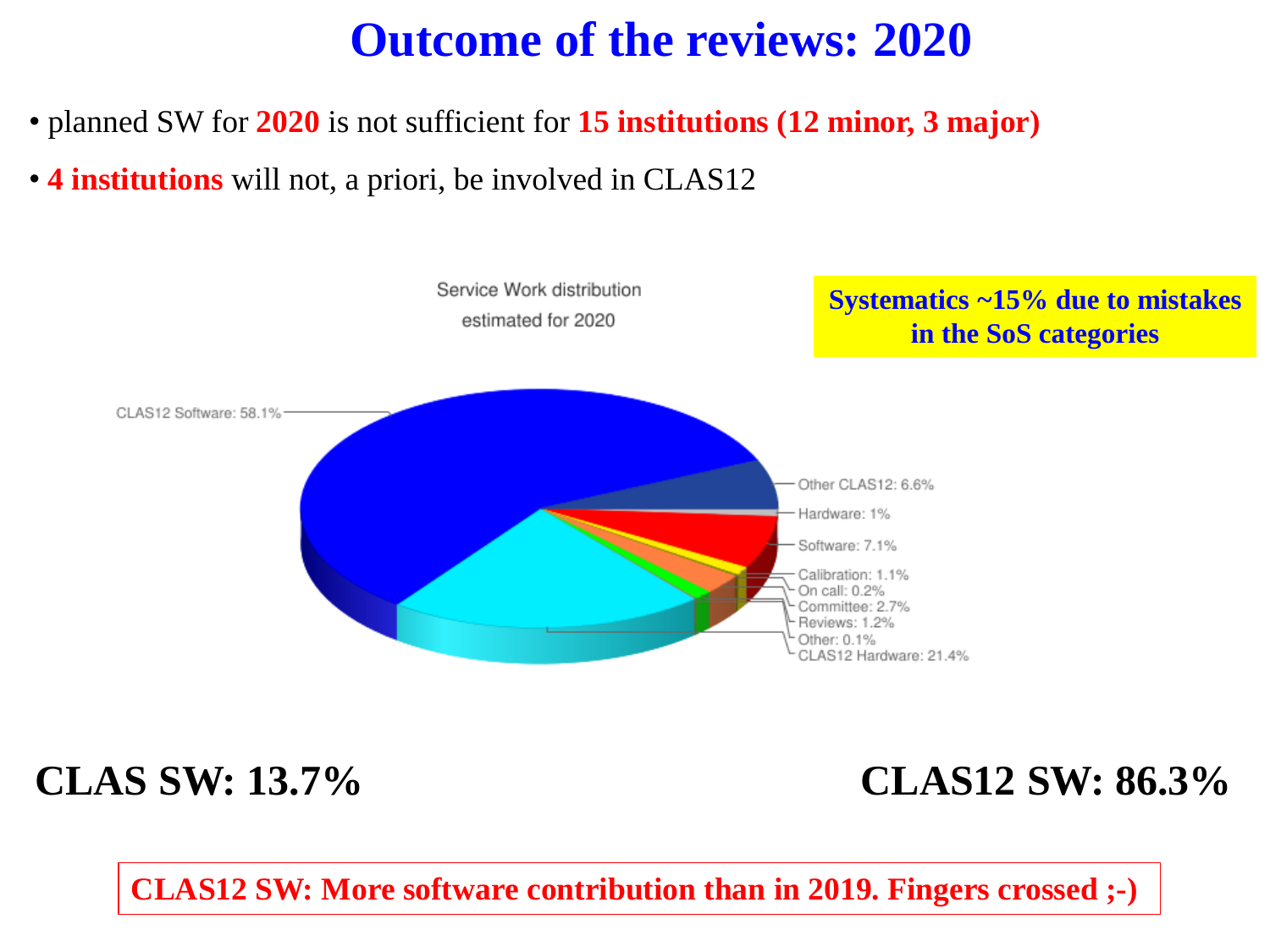#### **« New » rule, introduced last year: 50% of the required SW for each institution must come from the CLAS12 Task List**

| Show my shifts          |  |
|-------------------------|--|
| <b>Change passwords</b> |  |
| <b>Manage members</b>   |  |
| <b>Assign shifts</b>    |  |
| <b>Trade shifts</b>     |  |
| Swap shifts             |  |
| Submit SoS              |  |
| <b>CLAS12 tasks</b>     |  |
| <b>Reviews</b>          |  |

**CLAS12 task list**: SW tasks are listed, with

- Description of the work
	- Skills required
- FTEs that the work will provide
	- Contact person for the task

**This year, more institutions used the Task List, which makes everyone's work easier: for you to do and to document, and for us to assess. Still the SWC was not strict in applying the new rule this year, as the available tasks were not enough for everyone.**

| <b>Subsystem</b> | <b>Task</b>            | <b>Description</b>                                                                                                          |          |       | Category FTE/year Contact(s) | Due date             | <b>Recurrence</b> | <b>Responsible</b> | <b>Action</b><br>to<br>perform    |
|------------------|------------------------|-----------------------------------------------------------------------------------------------------------------------------|----------|-------|------------------------------|----------------------|-------------------|--------------------|-----------------------------------|
| <b>DETECT</b>    | <b>BONUS</b>           | BONUS Construction, Installation and Commissioning<br><b>Expertise required:</b>                                            | Hardware | 0.000 | Sebastian<br>Kuhn            | December<br>31, 2019 | 1 year            | none               | Pick.<br>Edit or<br><b>DELETE</b> |
| <b>DETECT</b>    | <b>HDICE</b>           | <b>HDICE R&amp;D</b><br><b>Expertise required:</b>                                                                          | Hardware | 0.000 | Andy<br>Sandorfi             | December<br>31, 2019 | 1 year            | none               | Pick,<br>Edit or<br><b>DELETE</b> |
| <b>DETECT</b>    | Polarized Target       | Polarized Target R&D & Construction<br><b>Expertise required:</b>                                                           | Hardware | 0.000 | Sebastian<br>Kuhn            | December<br>31, 2019 | 1 year            | none               | Pick.<br>Edit or<br><b>DELETE</b> |
| <b>DETECT</b>    | <b>RICH</b>            | Construction of second RICH module<br><b>Expertise required:</b>                                                            | Hardware | 0.000 | Marco<br>Contalbrigo         | December<br>31, 2019 | 1 year            | none               | Pick.<br>Edit or<br><b>DELETE</b> |
| ECAL             | Calibration            | <b>ECAL calibrator</b><br><b>Expertise required: None</b>                                                                   | Software | 0.200 | Cole Smith                   | October<br>16, 2019  | 1 year            | none               | Pick.<br>Edit or<br><b>DELETE</b> |
| <b>FT</b>        | Calibration            | FTTrk calibration for 2019<br><b>Expertise required:</b>                                                                    | Software | 0.200 | Raffaella<br>De Vita         | December<br>31, 2019 | 1 year            | none               | Pick.<br>Edit or<br><b>DELETE</b> |
| Other            | Run Group Tasks        | Analysis coordination for RG-A<br><b>Expertise required:</b> General knowledge of calibration procedure and data processing | Other    | 0.300 | Raffaella<br>De Vita         | December<br>31, 2019 | 1 year            | none               | Pick.<br>Edit or<br><b>DELETE</b> |
| Other            | <b>Run Group Tasks</b> | Analysis coordination for RG-K<br><b>Expertise required:</b> General knowledge of calibration procedure and data processing | Other    | 0.300 | Raffaella<br>De Vita         | December<br>31, 2019 | 1 year            | none               | Pick,<br>Edit or<br><b>DELETE</b> |